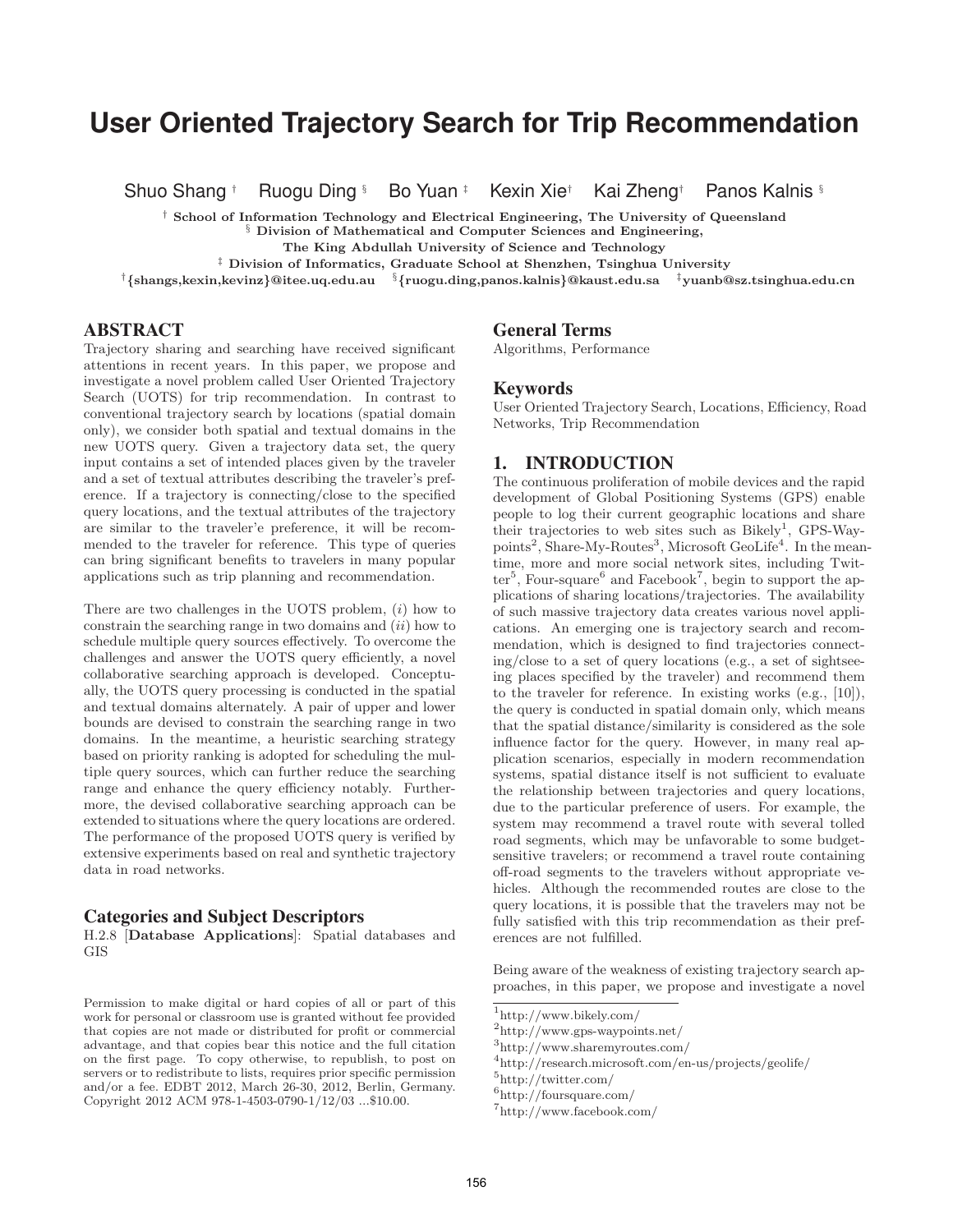

**Figure 1: An Example of User Oriented Trajectory Search**

problem called User Oriented Trajectory Search (UOTS). Different from conventional trajectory search based on locations [10] (spatial domain only), in the User Oriented Trajectory Search, we take into account both the spatial distance between trajectories and query locations (spatial domain) and the textual attribute similarity between trajectories and the traveler's preference (textual domain). In the textual domain, not only the basic features of trajectories such as tollway, highway, off road, etc., but also the travel styles, such as independent or grouped, by bus or by private vehicle, are taken into consideration. It is reasonable to assume that travelers are likely to favor the route if their preferences are similar with the textual attributes of the route. **Remark.** The traveler's preference data are recorded as the personal information in the route-sharing sites and the textual attributes can be regarded as being part of the trajectory data. Users (e.g., travelers) only need to input their intended places (the same as [10]) to conduct the User Oriented Trajectory Search.

An example is demonstrated in Figure 1, where  $\tau_1, \tau_2, \tau_3$  are trajectories and  $K_{\tau 1}$ ,  $K_{\tau 2}$ ,  $K_{\tau 3}$  are the corresponding textual attributes.  $O_q = \{o_1, o_2, o_3, o_4\}$  is the query location set and  $K_q$  is the textual attributes of the user preference. If only the spatial domain is considered (e.g., [10]), it is easy to find that  $\tau_1$  is the closest trajectory to the query locations according to a distance metric (e.g.,  $Dist(O_q, \tau_1) =$ <br> $\sum_{i=4}^{i=4} Dist(o_i, \tau_i)$ ). However, in the textual density the tra  $\sum_{i=1}^{i=4} Dist(o_i, \tau_1)$ . However, in the textual domain, the trajectory  $\tau_1$ 's textual attributes (i.e.,  $K_{\tau_1}$ ) are not consistent with the user's preference (i.e.,  $K_q$ ). Therefore,  $\tau_1$  may not be a good trip reference for the traveler. In the meantime, we find that  $K_{\tau 2}$  is matching  $K_q$  very well in the textual domain. Although  $\tau_2$  is not as good as  $\tau_1$  in the spatial domain (i.e.,  $Dist(O_q, \tau_2)$  is a bit greater than  $Dist(O_q, \tau_1)$ ), we still consider  $\tau_2$  as the global best choice for trip recommendation by integrating both the spatial and textual attributes.

In this work, the proposed User Oriented Trajectory Search is applied in road networks, since in a large number of practical scenarios objects move in a constrained environment (e.g., roads, railways, rivers, etc.) rather than a free space. A trajectory is a sequence of sample points of a moving object. We assume that all sample points have already been aligned to the vertexes on the road network according to some map-matching methods [17, 2, 3, 30] and between two adjacent sample points  $a, b$ , the moving objects always follow

the shortest path connecting  $a, b$ . In the textual domain, the weight of each attribute can be calculated by the TF-IDF method [27] (for numerical features, we can simply use their original values. For values such as "by bus" and "by car", we can map them to "0" and "1" respectively. see Figure 1 for reference.) and the textual attributes  $K_{\tau}$  of trajectory  $\tau$ are transformed into a high dimensional vector. Conceptually, the textual attributes of the user preference  $K_q$  can be mapped as a point in the high dimensional space, and the textual searching process is finding the nearest data points (i.e., vectors) to the query point  $K_q$  according to a certain distance metric.

A straightforward idea to solve the UOTS problem is called Spatial-First method. We search the trajectories close to the query locations in the spatial domain initially, and then compute the corresponding textual distances to  $K_q$  in the textual domain respectively. Through integrating the computation results in the two domains, the trajectory with the minimum spatial-textual distance (i.e., with the highest similarity) to the query input q (i.e., a set of query locations  $O_q$ and a set of textual attributes describing user preference  $K_q$ ) can be found. The main drawback of the Spatial-First method is that the searching range in both spatial and textual domains can hardly be constrained (i.e., it is difficult to set a suitable stopping condition to constrain the searching range in the spatial domain, which results in a large number of trajectories in the data set to be processed). The extremely high computation cost prevents the query from being answered in real time. In addition, there is a lack of an effective scheduling strategy in the Spatial-First method for the multiple query locations, which may lead to inefficient searching effort. **Remark.** To the best of our knowledge, there is no existing method that can address the proposed UOTS problem.

To overcome the weakness of the Spatial-First method and address the UOTS problem efficiently, an adaptive collaborative searching approach is proposed. In this approach, the trajectory search is conducted in the spatial and textual domains alternately. To constrain the global searching range in the two domains, a pair of bounds (i.e., upper and lower bounds of the spatial-textual distance to  $q$ ) is devised. In the meantime, a heuristic searching strategy based on priority ranking is adopted to schedule the multiple query sources (i.e., a set of query locations  $O_q$  in the spatial domain and a query point  $K_q$  in the textual domain). Conceptually, we carefully maintain a dynamic priority ranking heap during the query processing. At each time, we only search the topranked query source until a new top-ranked query source appears. Compared with the Spatial-First method introduced above, the devised collaborative searching approach has two major advantages. First, the searching range in the two domains can be constrained into a comparatively smaller area. Second, due to the adaption of an effective heuristic searching strategy, we can avoid devoting unnecessary searching effort to the trajectories unlikely to be the optimal choice and further enhance the query efficiency.

**Extension:** In some practical scenarios, the traveler may specify a preferred visiting order for intended places (e.g.,  $A, B, C$  are intended places and the visiting order is  $A \rightarrow$  $B \to C$ ). The proposed collaborative searching approach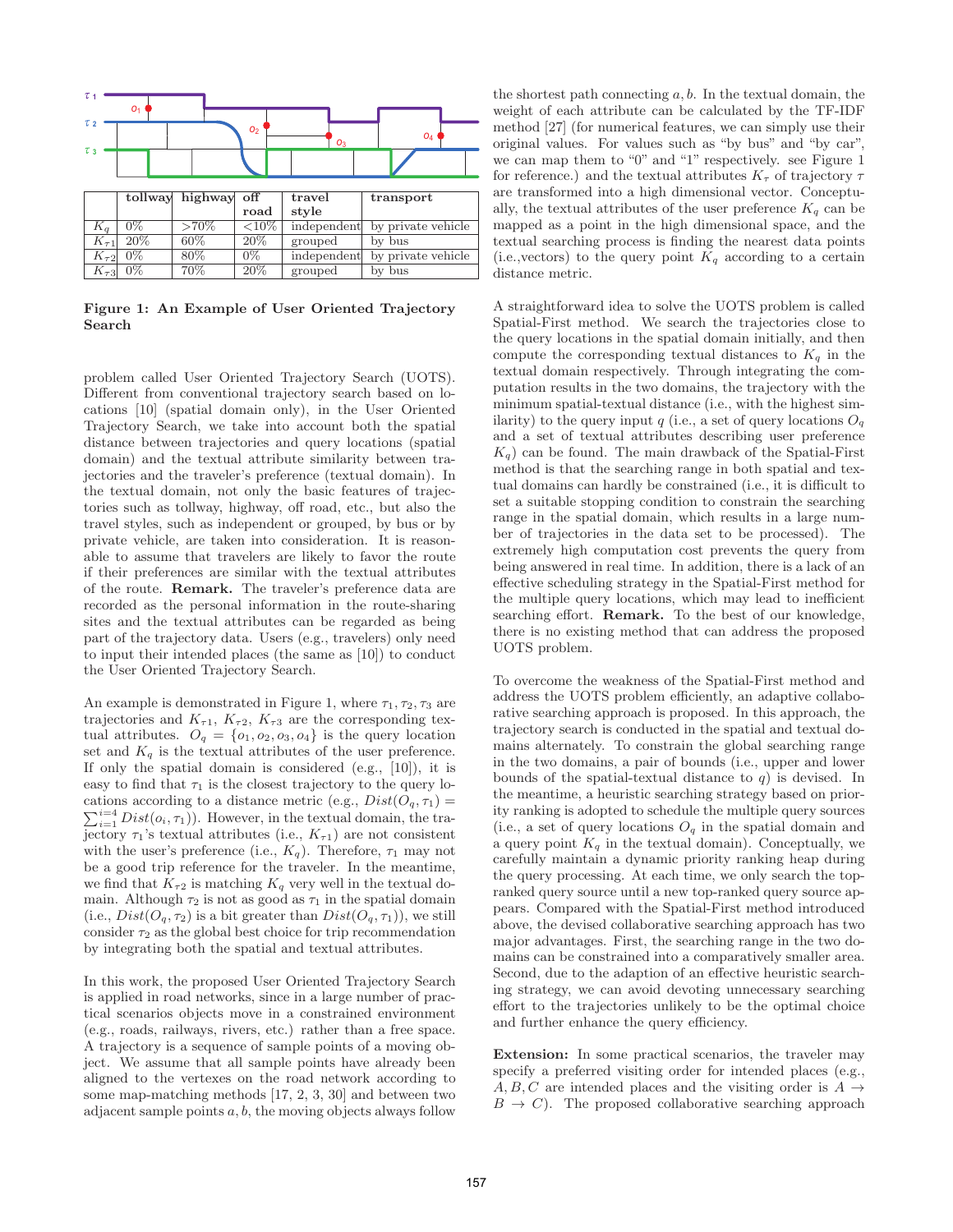can be further extended to address the queries with an order efficiently with the help of a series of optimization techniques.

To sum up, the main contributions of this paper are as follows:

- We define a novel type of query to find the closest trajectories according to the proposed spatial-textual distance. It provides new features for advanced spatialtemporal information systems, and benefits users in many popular applications such as trip planning and recommendation.
- We propose a series of new metrics to evaluate the spatial and textual distance/similarity.
- We devise an adaptive collaborative approach to answer the User Oriented Trajectory Search efficiently, with the support of a pair of comparably tight bounds and a heuristic scheduling strategy based on priority ranking. Furthermore, the proposed techniques can also be extended to situations where the query locations are ordered.
- We conduct extensive experiments on real and synthetic trajectory data to investigate the performance of the proposed approaches.

The rest of the paper is organized as follows. Section 2 introduces the road networks, trajectories and distance metrics used in this paper as well as problem definitions. The baseline method is introduced in Section 3, and the UOTS query processing is described in Section 4, which is followed by the experimental results in Section 5. This paper is concluded in Section 7 after discussions on related work in Section 6.

# 2. PRELIMINARIES

# 2.1 Road Networks

In this work, road networks are modeled by connected and undirected planar graphs  $G(V, E)$ , where V is the set of vertexes and  $E$  is the set of edges. A weight can be assigned to each edge to represent length or application specific factors such as traveling time obtained by mining the historic traffic data [16]. Given two locations  $a, b$  in a road network, the network distance between them is the length of their shortest network path (i.e., a sequence of edges linking a and b where the accumulated weight is minimal). When the weight is associated with factors such as traveling time, the lower bound of network distance is not necessarily the corresponding Euclidean distance; thus the spatial indexes such as R-tree are not effective. The data points are embedded in networks and they may be located in edges. If the network distances to the two end vertexes of an edge are known, it is straightforward to derive network distance to any point in this edge. Thus, we assume that all data points are in vertexes for the sake of clear description.

#### 2.2 Trajectory

The raw trajectory samples obtained from GPS devices are typically of the form of (longitude, latitude, time-stamp). How to map the (longitude, latitude) pair onto a given road

network is an interesting research problem itself but outside the scope of this paper. We assume that all trajectory sample points have already been aligned to the vertexes on the road network by some map-matching algorithm [2, 3, 17, 30, and between two adjacent sample points  $a, b$ , the moving objects always follow the shortest path connecting a and b. As the trajectory's time-stamp attribute is not related to this work, we define the spatial attribute of a trajectory in the following format:

#### **Definition: Trajectory**

A trajectory of a moving object  $\tau$  in road network G is a finite sequence of positions:  $\tau = \{p_1, p_2, ..., p_n\}$ , where  $p_i$  is the sample point in  $G$  for  $i - 1, 2, ..., n$ the sample point in G, for  $i = 1, 2, ..., n$ .

In the meantime, every trajectory  $\tau$  has a set of textual attributes  $K_{\tau}$ , to describe its basic features, such as tollway, highway, off road, etc., and travel styles, such as independent or grouped, by bus or by private vehicle, etc. The weight of each textual attribute can be calculated by TF-IDF [27] hence  $K_{\tau}$  is transformed into a high dimensional vector (i.e., a point in high dimensional space).

# 2.3 Spatial-Textual Distance Function

Given any two locations a, b in a road network, the shortest network path between them is denoted as  $SP(a, b)$  and the length of  $SP(a, b)$  is denoted as  $sd(a, b)$ . Given a trajectory  $\tau$ and a data point o in a road network, the minimum distance  $d_M(o, \tau)$  between data point o and trajectory  $\tau$  is defined as

$$
d_M(o, \tau) = \min_{v_i \in \tau} \{ sd(o, v_i) \},\tag{1}
$$

where  $v_i$  is the vertex belonging to  $\tau$ .

Given a trajectory  $\tau \in T_r$  and a query input q, including a set of query locations  $O_q$  and a set of user-preference attributes  $K_q$ , the spatial distance  $S_{dist}(O_q, \tau)$  and textual distance  $T_{dist}(K_q, K_\tau)$  are defined by the following equations. In Equation 2,  $m$  is the number of query locations. A Sigmoid function [24] is adopted here to normalize the spatial distance to the range [0, 1]. In Equation 3, the Jaccard distance [26] is used to measure the textual similarity, and also map the results to the range [0, 1].

$$
S_{dist}(O_q, \tau) = \frac{2}{1 + e^{-\sum_{i=1}^{m} d_M(o_i, \tau)}} - 1 \tag{2}
$$

$$
T_{dist}(K_q, K_\tau) = 1 - \frac{K_q \cdot K_\tau}{\|K_q\|^2 + \|K_\tau\|^2 - K_q \cdot K_\tau} \tag{3}
$$

By combining Equation 2 and 3, the spatial-textual distance between  $q$  and  $\tau$  is defined as

$$
ST_{dist}(q,\tau) = \lambda \cdot S_{dist}(O_q,\tau) + (1-\lambda) \cdot T_{dist}(K_q, K_\tau)
$$
 (4)

where parameter  $\lambda \in [0, 1]$  is used to adjust the relative importance of the spatial proximity factor and the textual similarity factor. Note that in our setting, we allow users to adjust the parameter  $\lambda$  at the query time.

The distances (i.e., spatial distance, textual distance and spatial-textual distance) defined above are used to evaluate the similarity between two objects, and a lower value of distance means a higher similarity.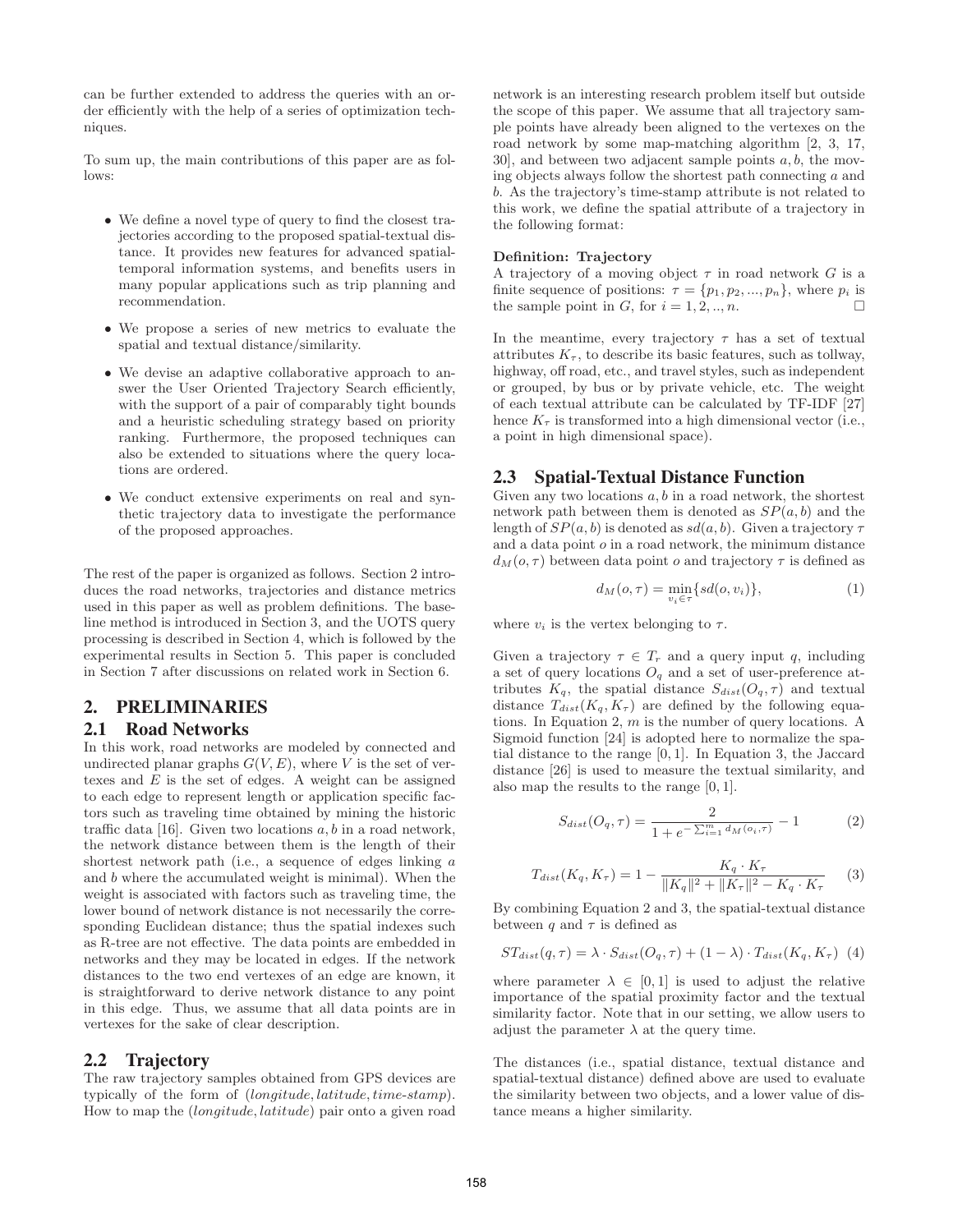

**Figure 2: An Example of the Spatial First Search**

#### 2.4 Problem Definition

Given a trajectory set  $T_r$ , a query input q, including a location set  $O_q$  and a textual attribute set  $K_q$ , User Oriented Trajectory Search (UOTS) finds the trajectory  $\tau \in T_r$  with the minimum value of  $ST_{dist}(q, \tau)$ , such that  $ST_{dist}(q, \tau) \leq ST_{U-}(q, \tau')$  $ST_{dist}(q, \tau'), \forall \tau' \in T_r \setminus \tau.$ 

#### 3. BASELINE METHOD

In this section, we introduce the baseline method adopted in this work. "Spatial-First" is a straightforward idea to address the UOTS problem. Given a trajectory data-set  $T_r$ and a query input q (including a set of query points  $O<sub>q</sub>$  and a set of textual attributes  $K_q$ , the proposed Spatial-First approach includes two steps. First, we browse the road network and find the trajectories close to the query locations in the spatial domain. Second, for each browsed trajectory  $\tau$ , we compute the corresponding textual distance  $T_{dist}(K_\tau, K_q)$ respectively. Through integrating the computation results in both spatial and textual domains, the trajectory with the minimum spatial-textual distance to  $q$  can be found.

Consider the schematic example demonstrated in Figure 2.  $O_q = \{o_1, o_2, o_3, o_4\}$  is the set of query points and  $\tau_1, \tau_2, \tau_3$ are trajectories.  $\{v_1, v_2, v_3, v_4\} \in \tau_2$  are the closest vertexes to  $o_1, o_2, o_3, o_4$  respectively, and  $v_5 \in \tau_3$  is the closest vertex to  $o_3$ . To browse the road network and find the trajectories close to the query locations, Dijkstra's expansion [12] is adopted here. From each query point  $o_i \in O_q$ , a browsing wavefront is expanded by Dijkstra's algorithm. The browsing speeds from different query points are the same. Conceptually, the browsed region is restricted as a circle as shown in Figure 2, where the radius is the shortest network distance from the center  $o_i$  to the browsing wavefront, denoted as  $r_i, i \in [1, 4]$ . If a vertex  $v \in \tau$  is the first vertex scanned by the expansion wavefront from  $o_i$ , v is just the closest vertex to  $o_i$ . That is  $d_M(o_i, \tau) = sd(o_i, v)$ . For example,  $v_5$  is the closest vertex to  $o_3$  in  $\tau_3$  and  $d_M(o_3, \tau_3) = sd(o_3, v_5)$ . Once a trajectory  $\tau$  has been scanned by the expansion wavefronts from every query location  $o_i \in O_q, i \in [1, 4]$ , such as  $\tau_2$  in Figure 2, we can obtain the values of  $d_M(o_i, \tau)$ ,  $i \in [1, 4]$  and

compute the spatial distance  $S_{dist}(O_q, \tau)$  between trajectory  $\tau$  and query points  $O_q$  according to Equation 2: e.g.,

$$
S_{dist}(O_q, \tau_2) = \frac{2}{1 + e^{-\sum_{i=1}^4 d_M(o_i, \tau_2)}} - 1
$$

$$
= \frac{2}{1 + e^{-\left(sd(o_1, v_2) + sd(o_2, v_2) + sd(o_3, v_3) + sd(o_4, v_4)\right)}} - 1
$$

This type of trajectories  $(e.g.,\tau_2)$  is denoted as "fully scanned" trajectory" in this section. Then, we map the corresponding textual attributes  $K_{\tau}$  to the high dimension space and calculate the textual distance  $T_{dist}(K_q, K_\tau)$  by Equation 3. Finally, through integrating the values of  $S_{dist}(O_q, \tau)$  and  $T_{dist}(K_q, K_\tau)$  according to Equation 4, the spatial-textual distance  $ST_{dist}(q, \tau)$  is found.

To constrain the searching range in the spatial domain, a pair of upper and lower bounds of the spatial-textual distance  $ST_{dist}(q, \tau)$  is proposed. If the lower bound of trajectory  $\tau$  is greater than another trajectory's upper bound,  $\tau$ must not be the trajectory with the minimum spatial-textual distance to q and can be pruned safely. Among all trajectories fully scanned by the searching approach stated above (e.g.,  $\tau_2$  in Figure 2), we define a global upper bound UB as

$$
UB = \min_{\forall \tau \in T_s} \{ST_{dist}(q, \tau)\}
$$
\n<sup>(5)</sup>

where  $T_s$  is the set of fully scanned trajectories. Obviously, UB is a dynamic value, and continuously updated during the searching process. In the following paragraphs, we introduce our method to estimate the lower bound of  $ST_{dist}(q, \tau)$ . (i.e.,  $\tau$  is a trajectory which has not been fully scanned, such as  $\tau_1$  and  $\tau_3$  in Figure 2. In particular, trajectories such as  $\tau_1$  are denoted as "unscanned" trajectory and trajectories such as  $\tau_3$  is denoted as "partly scanned" trajectory.) Since Dijkstra's algorithm always chooses the vertex with the smallest distance label for expansion, if a trajectory  $\tau$  has not been scanned by the expansion wavefront from  $o_i$ , we have  $d_M(o_i, \tau) > r_i$ . The radius  $r_i$  is the network distance from center  $o_i$  to the current expansion wavefront(e.g.,  $d_M(o_1, \tau_3) > r_1$ ,  $d_M(o_2, \tau_3) > r_2$  and  $d_M(o_4, \tau_3) > r_4$ ). Thus,

$$
\sum_{i=1}^{m} d_{M}(o_{i}, \tau) > \sum_{o_{x} \in O_{t}} d_{M}(o_{x}, \tau) + \sum_{o_{y} \in O_{n}} r_{y}
$$
(6)

where m is the size of query location set  $O_q$  and  $O_t$  is the set of locations whose expansion wavefronts have scanned  $\tau$ and  $O_n$  is the set of location whose expansion waves have not scanned  $\tau$ .  $O_t \cup O_n = O_q$ . For instance, in Figure 2,  $\sum_{o_x \in O_t} d_M(o_x, \tau_3) = d_M(o_3, \tau_3)$  and  $\sum_{o_y \in O_n} r_y = r_1 + r_2 +$  $r_4$ . Obviously, we have

$$
\begin{cases}\nd_M(o_1, \tau_3) > r_1 \\
d_M(o_2, \tau_3) > r_2 \\
d_M(o_4, \tau_3) > r_4\n\end{cases} \Rightarrow \sum_{i=1}^4 d_M(o_i, \tau_3) > d_M(o_3, \tau_3) + r_1 + r_2 + r_4
$$

According to Equation 6, we can use  $(\sum)$ According to Equation 6, we can use  $(\sum_{o_x \in O_t} d_M(o_x, \tau) + \sum_{o_y \in O_n} r_y)$  to replace  $(\sum_{i=1}^m d_M(o_i, \tau))$  in Equation 2 and According to Equation 6, we can use  $\left(\sum_{o_x \in O_t} d_M(o_x, \tau) + \right)$ have

$$
S_{dist}(O_q, \tau) = \frac{2}{1 + e^{-\sum_{i=1}^{m} d_M(o_i, \tau)}} - 1
$$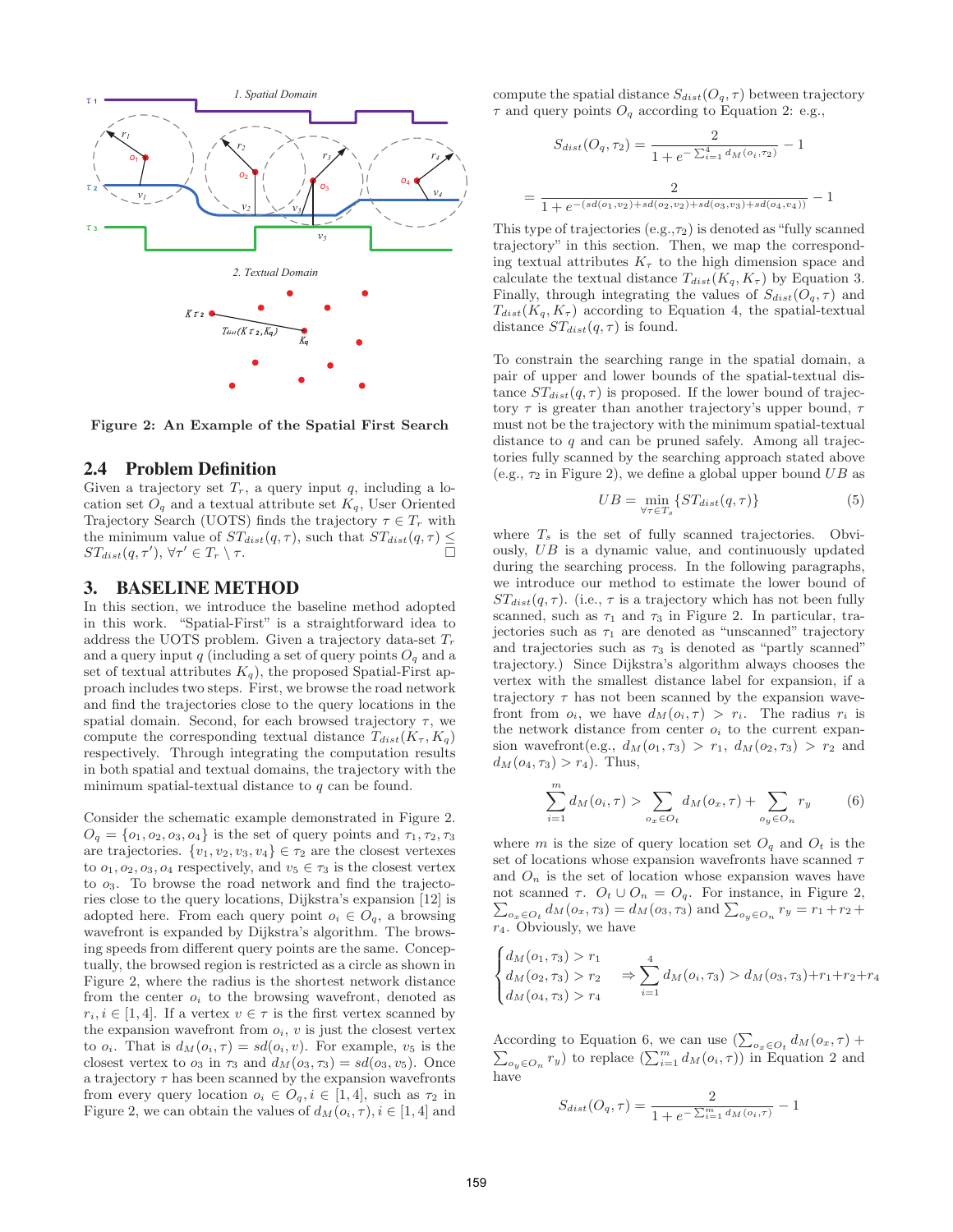$$
> \frac{2}{1 + e^{-(\sum_{o_x \in O_t} d_M(o_x, \tau) + \sum_{o_y \in O_n} r_y)}} - 1
$$

$$
S_{dist}(O_q, \tau).lb = \frac{2}{1 + e^{-(\sum_{o_x \in O_t} d_M(o_x, \tau) + \sum_{o_y \in O_n} r_y)}} - 1
$$
\n(7)

Since  $ST_{dist}(q, \tau) = \lambda \times S_{dist}(O_q, \tau) + (1-\lambda) \times T_{dist}(K_q, K_\tau)$ (i.e., Equation 4) and  $T_{dist}(K_q, K_\tau) \geq 0$ , the lower bound of trajectory  $\tau$  is estimated as

$$
ST_{dist}(q,\tau) > \lambda \cdot S_{dist}(O_q,\tau) > \lambda \cdot S_{dist}(O_q,\tau).lb
$$

$$
ST_{dist}(q,\tau).lb = \frac{2\lambda}{1 + e^{-(\sum_{o_x \in O_t} d_M(o_x,\tau) + \sum_{o_y \in O_n} r_y)}} - \lambda
$$
\n(8)

Among all trajectories which have not been fully scanned, a global lower bound  $LB$  is defined as

$$
LB = \min_{\forall \tau \in T_n} \{ST_{dist}(q, \tau).lb\}
$$
\n(9)

where  $T_n$  is the set of trajectories that have not been fully scanned, and  $T_n = T_r - T_s$ . Similar to UB, LB is also a dynamic value and continuously updated during the searching process. **Remark.** To reduce the computation and storage load, we only compute and maintain the partly scanned trajectories' lower bounds (e.g.,  $\tau_3$  in Figure 2). For other trajectories completely outside the browsed region (e.g.,  $\tau_1$ ) in Figure 2), they must not have the lower bounds less than the partly scanned trajectories's lower bounds. For example,  $ST_{dist}(q, \tau_1).lb = \frac{2\lambda}{1+e^{-\sum_{i=1}^{4} \tau_i}} - \lambda$  and  $ST_{dist}(q, \tau_3).lb = \frac{2\lambda}{1+e^{-(d_M(o_3, \tau_3)+\tau_1+\tau_2+\tau_4)}} - \lambda$ . Thus,  $ST_{dist}(q, \tau_1).lb$  is greater than  $ST_{dist}(q, \tau_3)$ .lb. The expansion of browsing wavefronts will be stopped once  $LB$  is greater than the global upper bound UB. All trajectories that have not been fully scanned, including partly scanned trajectories and the trajectories completely outside the browsed region, can be pruned safely. The current value of  $UB$  is just the minimum spatialtextual distance to q and the corresponding trajectory  $\tau$  will be recommended to the user for reference. The searching process of the Spatial-First method is described as Algorithm 1.

In Algorithm 1, from each query point  $o_i \in O_q$ , browsing wavefronts are expanded in turn *(line 3)*. The search process is according to the Dijkstra's algorithm [12], which always selects the vertex with the minimum distance label for expansion, and the selected vertex is denoted as v (line 4). Then, all trajectories passing through vertex  $v$  are checked (*line* 5). If trajectory  $\tau$  has not been scanned by the expansion wavefront from  $o_i$  before,  $\tau$  will be labeled as being scanned by  $o_i$  and the corresponding  $S_{dist}(O_q, \tau)$ .lb will be updated (line 6-8). Among all the partly scanned trajectories, the one with the minimum value of  $\lambda \cdot S_{dist}(O_q, \tau)$ .lb will be selected as the global lower bound  $LB$  (i.e., Equation 9) (*line* 9). Once we find a trajectory  $\tau$  that has been fully scanned by the expansion wavefronts from every query point  $o \in O_q$ , we can calculate the value of  $ST_{dist}(q, \tau)$  according to Equation 4. If the value of  $ST_{dist}(q, \tau)$  is less than the global upper bound  $UB$ , the value of  $UB$  will be replaced by the value of  $ST_{dist}(q, \tau)$  (line 10-13). When the value of LB is greater than UB, the query processing is terminated.

The trajectory  $\tau$  with the minimum value of  $ST(q, \tau)$  (i.e.,  $UB$ ) will be returned *(line* 14-15).

|                         | <b>Algorithm 1:</b> Spatial-First Trajectory Search           |  |  |  |
|-------------------------|---------------------------------------------------------------|--|--|--|
|                         | Data: $T_r$ , q                                               |  |  |  |
|                         | <b>Result:</b> $\min_{\tau \in T_r} ST_{dist}(q, \tau)$       |  |  |  |
| $\mathbf{1}$            | $LB \leftarrow +\infty; UB \leftarrow +\infty;$               |  |  |  |
| $\mathbf{2}$            | while <i>true</i> do                                          |  |  |  |
| 3                       | for each $o_i \in O_q$ do                                     |  |  |  |
| $\overline{\mathbf{4}}$ | $v \leftarrow Expand(o_i);$                                   |  |  |  |
| 5                       | for each trajectory $\tau \in v.trainList$ do                 |  |  |  |
| 6                       | if $\tau$ .scan( $o_i$ ) = false then                         |  |  |  |
| $\overline{7}$          | $\tau \cdot scan(o_i) \leftarrow true;$                       |  |  |  |
| 8                       | Update $S_{dist}(O_a, \tau)$ .lb;                             |  |  |  |
| 9                       | $LB \leftarrow \min\{\lambda \cdot S_{dist}(O_q, \tau).lb\};$ |  |  |  |
| 10                      | if $\tau$ .scan(o) is true, $\forall o \in O_q$ then          |  |  |  |
| 11                      | Calculate $ST_{dist}(q, \tau);$                               |  |  |  |
| 12                      | if $ST_{dist}(q, \tau) < UB$ then                             |  |  |  |
| 13                      | $UB \leftarrow ST_{dist}(q, \tau);$                           |  |  |  |
| 14                      | if $LB > UB$ then                                             |  |  |  |
| 15                      | <b>return</b> UB and the corresponding $\tau$ ;               |  |  |  |

# 4. UOTS QUERY PROCESSING

The main weakness of the Spatial-First approach introduced in Section 3 is that the searching range in both spatial and textual domains can hardly be constrained. The lower bound (Equation 8) is loose since only the spatial domain is considered and the influence of the textual domain is totally ignored. The parameter  $\lambda$  is used to adjust the relative importance of spatial proximity factor and textual similarity factor (Equation 4). The smaller the value of  $\lambda$ , the less important the spatial domain, and even looser the lower bound. The loose lower bound results in poor pruning effectiveness and a large number of trajectories in the data-set have to be processed. The extremely high computation cost may prevent the query from being answered in real time.

To overcome the weakness of the Spatial-First method and address the UOTS query efficiently, an adaptive collaborative searching approach is proposed in this section. In this approach, the trajectory search is conducted in the spatial and textual domains alternately. i.e., searching the closest trajectories in the spatial domain while searching the nearest data points (vectors) in the textual domain. The main component of this section can be divided into the following three parts. First, we introduce the concept of the collaborative searching approach and propose a comparably tight lower bound to tighten the searching range in both spatial and textual domains (Section 4.1). Second, we propose a heuristic searching strategy based on priority ranking to schedule the multiple query sources including query locations in the spatial domain and the query point in the textual domain, to avoid devoting unnecessary searching effort to the trajectories unlikely to be the optimal choice and further enhance the query efficiency (Section 4.2). Third, we extend the collaborative searching approach to situations where the query locations are ordered. (Section 4.3).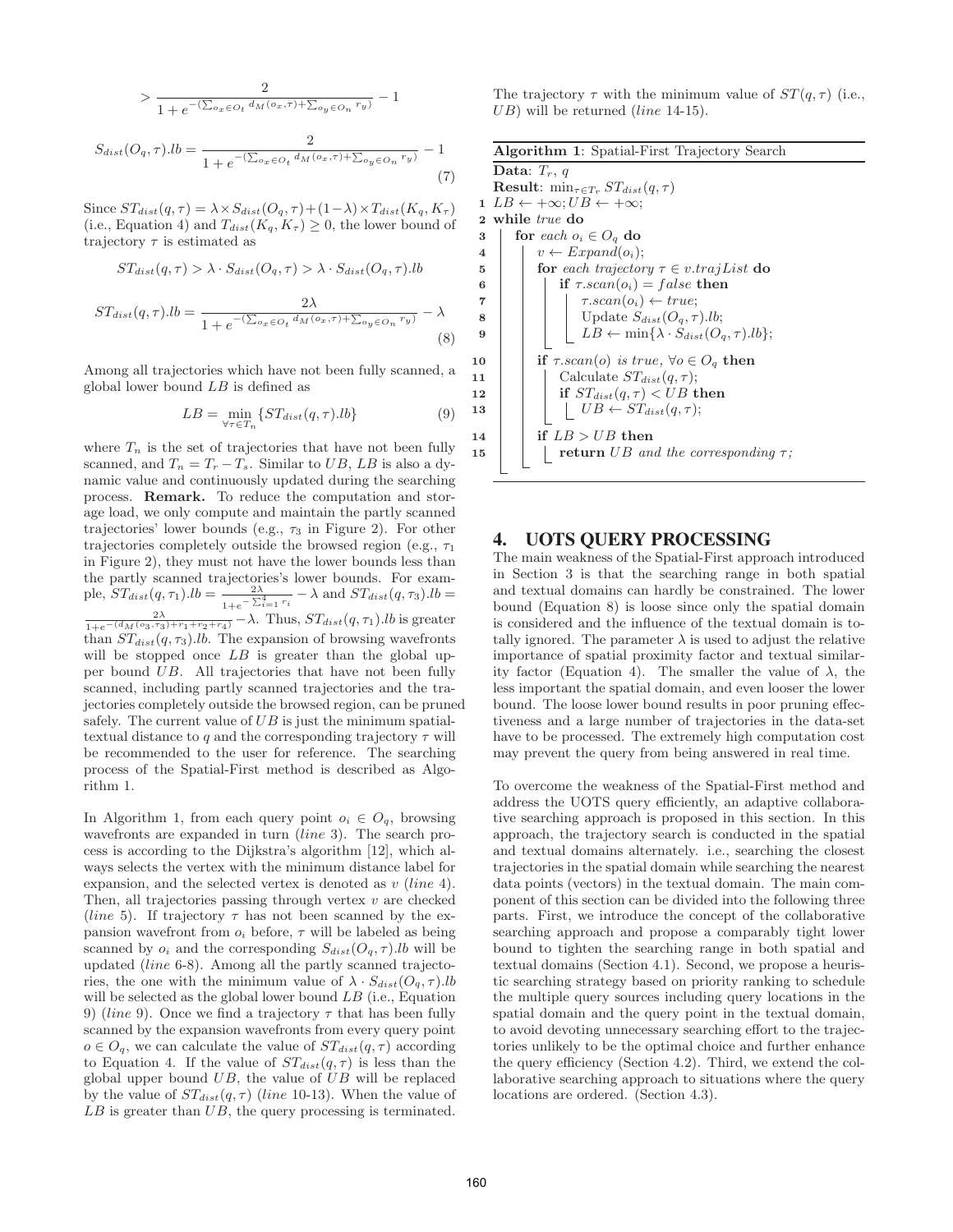

**Figure 3: An Example of the Collaborative Trajectory Search**

#### 4.1 Collaborative Searching Approach

In the collaborative searching approach, the trajectory search is conducted in the spatial and textual domain alternately. In the spatial domain, similar to the baseline method, Dijkstra's expansion [12] is adopted to browse the road network and find the nearest trajectories. On the other hand, we use the iDistance indexing method [21] in the textual domain to index the data points (i.e., high dimensional vectors describing the textual attributes). Note that the utilization of the well known iDistance indexing is only for browsing distance between high dimensional vectors. Other spatial indexes can also be easily adapted. In iDistance, a data partition/clustering method (e.g., k-means, k-medoids, etc.) is conducted in the first place, to group the data points into k clusters based on their distribution. For each cluster  $C_i, i \in [1, k]$ , a reference point  $m_i$  is selected. Then, we compute and record the textual distance (Equation 3) between  $m_i$  and every data point  $p \in C_i$ . A B+ tree is adopted to index the data points using the textual distance to the corresponding reference point as a key. To find the data points close to the query point  $K_q$ , we browse the high dimensional space by expanding the radius  $R$  of a hyper-sphere centered at  $K_q$ . We use  $\Delta r$  as the initial searching radius (i.e.,  $R = \Delta r$ ), and the search radius is increased by  $\Delta r$ (i.e.,  $R = R + \Delta r$ ), step by step, to form a larger searching sphere, until the target points are found. In our implementation, to find the suitable values for the cluster number  $k$ and the initial radius  $\delta r$ , and achieve a good performance, we conducted extensive experiments when establishing the iDistance index (the same as the approaches introduced in  $[20]$ ).

An example is demonstrated in Figure 3. In the spatial domain,  $\tau_1, \tau_2, \tau_3$  are trajectories and  $o_1, o_2, o_3, o_4$  are query locations. Similar to the Spatial-First method specified in Section 3, from each query point  $o_i, i \in [1, 4]$ , a browsing wavefront is expanded according to Dijkstra's algorithm

[12] to find the trajectories close to the query points, and  $r_i, i \in [1, 4]$  is the radius of the corresponding expansion circle range. To further constrain the searching range and achieve a higher efficiency, a heuristic method is employed here to schedule the network expansion from multiple query points, which is the main difference from the baseline method. The details will be introduced in Section 4.2. If a vertex  $v \in \tau$  has been scanned by the expansion wavefront from  $o_i, i \in [1, 4], v$  is just the closest vertex to  $o_i$  in  $\tau$  (i.e.,  $d_M(o_i, \tau) = sd(o_i, v)$ . In this example,  $\{v_1, v_4, v_5, v_7\} \in$  $\tau_2$  are the closest vertexes to  $o_1, o_2, o_3, o_4$  respectively, and  $\{v_2, v_3\} \in \tau_1$  are the closest vertexes to  $o_2, o_3$  respectively.  $v_6 \in \tau_3$  is the closest vertex to  $o_3$ . If a trajectory  $\tau$  has been scanned by the expansion wavefronts from every query point  $o_i \in O_q$  (e.g.,  $\tau_2$ ), its spatial distance to  $O_q$  can be obtained based on Equation 2. This kind of trajectories is denoted as "fully scanned in spatial" in this section. For a trajectory  $\tau$ that has not been fully scanned in spatial (e.g.,  $\tau_1$ ,  $\tau_3$ , in particular, this type of trajectories is denoted as "partly scanned in spatial"), its spatial distance to the query points  $O_q$  can be estimated by a lower bound  $S_{dist}(O_q, \tau)$ .lb, calculated by Equation 7.

In the textual domain, all data points have been indexed according to the iDistance method [21].  $o_1, o_2, o_3$  are the reference points of clusters  $C_1, C_2, C_3$  respectively. To find the closest data points, we browse the space by expanding the sphere centered at query point  $K_q$ , and R is the radius of the corresponding searching sphere. At each time,  $R$  is increased by  $\Delta r$ , (i.e.,  $R = R + \Delta r$ ). If a data point  $K_{\tau}$  is inside the searching sphere, its textual distance  $T_{dist}(K_q, K_\tau)$ to  $K_q$  can be retrieved easily. Otherwise, its textual distance to  $K_q$  can be estimated by a lower bound

$$
T_{dist}(K_q, K_\tau).lb = R \tag{10}
$$

By combining Equation 7 and Equation 10, the lower bound of  $ST_{dist}(q, \tau)$  is given as

$$
ST_{dist}(q,\tau).lb = \begin{cases} \lambda \cdot S_{dist}(O_q, \tau) + (1 - \lambda)T_{dist}(K_q, K_\tau).lb & 1) \\ \lambda \cdot S_{dist}(O_q, \tau).lb + (1 - \lambda)T_{dist}(K_q, K_\tau) & 2) \\ \lambda \cdot S_{dist}(O_q, \tau).lb + (1 - \lambda)T_{dist}(K_q, K_\tau).lb & 3) \end{cases}
$$
(11)

- 1. trajectory  $\tau$  is fully scanned in the spatial domain but unscanned in the textual domain.
- 2. trajectory  $\tau$  is partly scanned in the spatial domain and fully scanned in the textual domain.
- 3. trajectory  $\tau$  is partly scanned in the spatial domain and unscanned in the textual domain.

Based on Equation 9, the global lower bound LB can be calculated. In the meantime, if a trajectory  $\tau$  is fully scanned in both spatial and textual domains, we can obtain the value of  $ST_{dist}(q, \tau)$ . Among all fully scanned trajectories in two domains, the global upper bound  $UB$  can be calculated according to Equation 5. The searching stop criteria in both spatial and textual domains is whether the maximum lower bound is greater than the minimum lower bound (i.e.,  $LB > UB$ ). By integrating the computation results (i.e., the spatial-textual distance of the trajectories that have been fully scanned in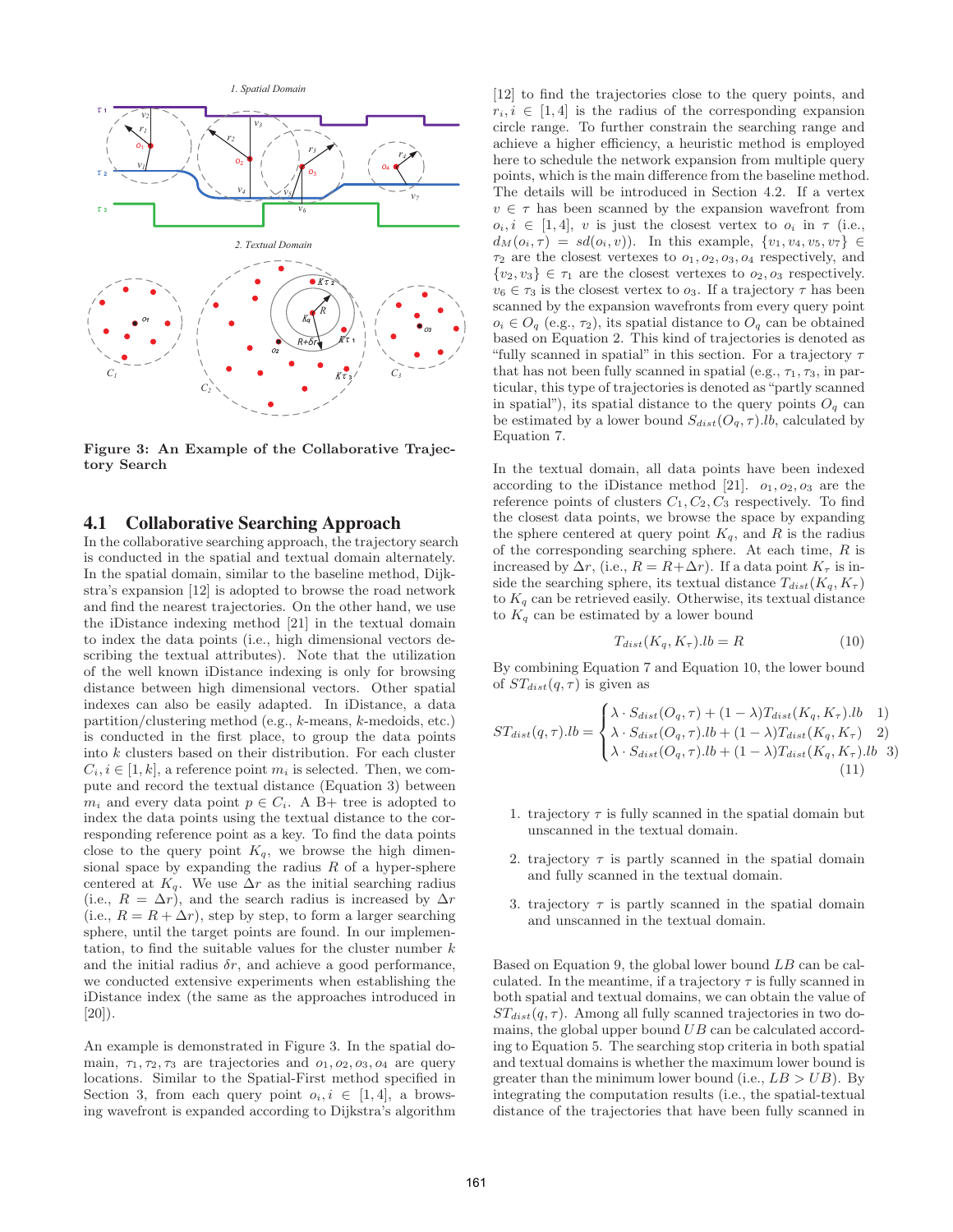both domains), the trajectory with the minimum spatialtextual distance to the query  $q$  can be found and recommended to the user.

### 4.2 Heuristic Trajectory Search

In this section, we introduce a heuristic scheduling strategy based on priority ranking for multiple query sources (i.e., a set of query locations  $O_q$  in the spatial domain and a query point  $K_q$  in the textual domain) in the collaborative searching approach. A competent scheduling strategy is able to avoid devoting unnecessary searching effort to the trajectories unlikely to be the optimal choice and further enhance the query efficiency.

Consider the scenario demonstrated in Figure 3. In the spatial domain, trajectory  $\tau_2$  has been fully scanned (i.e., scanned by the expansion wavefronts from every query point  $o_i \in O_q$ ), while trajectory  $\tau_1, \tau_3$  are both partly scanned  $(\tau_1)$ is only scanned by the expansion wavefronts from  $o_1$  and  $o_2$ , and  $\tau_3$  is only scanned by the expansion wavefront from  $o_3$ ). In the textual domain, the radius of the searching sphere is R and data points  $K_{\tau 1}, K_{\tau 2}, K_{\tau 3}$  are not contained by the current searching sphere. Each query point  $o_i \in O_q$  is given a label  $labels(o_i)$  to describe its priority. We carefully maintain a dynamic priority heap containing these query points and the point with the maximum label will be put on the top of the priority heap. At each time, we select the point from the top of the heap, and expand the corresponding wavefront, until its position (i.e., heap top) is replaced by another point, and we will expand the expansion wavefront from the new top-ranked point. The label of each query point  $o_i \in O_q$  is defined as the following equation.

$$
label_S(o_i) = \sum_{m \in \{T_p - T_t(i)\}} e^{-S_{dist}(O_q, \tau_m).lb}
$$
 (12)

where  $T_p$  is the set of all partly scanned trajectories in the spatial domain (e.g.,  $\tau_1, \tau_3$ ), and  $T_t(i)$  is the set of trajectories scanned by the expansion wavefront from  $o_i$  (e.g.,  $T_t(1) = {\tau_1, \tau_2}, T_t(3) = {\tau_2, \tau_3}, \text{ etc.}.$  The fully scanned trajectories (e.g.,  $\tau_2$ ) and all unscanned trajectories (i.e., the trajectories that have not been scanned by any expansion wavefronts in the spatial domain) are not taken into consideration in this ranking model.

For partly scanned trajectories, our target is to transform them into fully scanned trajectories as soon as possible. To be a fully scanned trajectory, a trajectory should be scanned by the expansion wavefronts from every query point  $o_i \in O_q$ . Thus, for each query point  $o_i$ , its priority should be directly proportional to its "margin" (i.e., the size of  $T_p - T_t(i)$ ). For example, in Figure 3,  $T_p = {\tau_1, \tau_3}$ ,  $T_t(1) = {\tau_1, \tau_2}$ , and  $T_p-T_t(1) = {\tau_1}.$  As a result, the "margin" of  $o_1$  is 1. On the other hand,  $T_t(4) = \{\tau_2\}$  and  $T_p - T_t(4) = \{\tau_1, \tau_3\}$ . Hence the "margin" of  $o_4$  is 2. Compared to  $o_1$ ,  $o_4$  should have a higher priority. In the meantime,  $S_{dist}(O_q, \tau)$ .lb is used to estimate the spatial distance between  $O_q$  and  $\tau$ . Intuitively, a trajectory  $\tau$  with the smallest value of  $S_{dist}(O_q, \tau)$ .lb has the highest probability to be the closest trajectory to  $O_q$ . If  $\tau \in T_p - T_t(i)$ , the value of  $S_{dist}(O_q, \tau)$ .lb should be inversely proportional to the priority of  $o_i$ . Through considering the two reasons stated above, the query point priority is defined as Equation 12.

In the above, we only consider the situations in which there is no trajectory that has been scanned in both spatial and textual domains (in the textual domain, the searching sphere is expanded as  $R = R + \Delta r$ . Once a trajectory has been scanned in both domains, a new ranking method to evaluate the priority of each query source  $s_i \in S$  (i.e.,  $S = O_q \cup \{K_q\}$ ) is required, and the labels can be calculated as

$$
label_{ST}(s_i) = \sum_{m \in \{T_p - T_t(i)\}} e^{-ST_{dist}(q, \tau_m).lb}
$$
 (13)

where  $T_p$  is the set of partly scanned trajectories in both spatial and textual domains (e.g.,  $\tau_1, \tau_3$ ), and  $T_t(i)$  is the set of trajectories scanned by the expansion wavefront/searching sphere from query source  $s_i$  (e.g., when  $s_i = K_q$ ,  $T_t(i) =$  ${\tau_1, \tau_2}$ ; when  $s_i = o_1, T_t(i) = {\tau_1, \tau_2}$ . The fully scanned trajectories (e.g.,  $\tau_2$ ) and all unscanned trajectories (i.e., the trajectories that have not been scanned by the expansion wavefronts/searching sphere in any of the two domains) are not taken into consideration in this ranking model. In contrast to the spatial priority ranking method (Equation 12) stated above,  $S_{dist}(O_q, \tau)$ .lb is replaced by  $ST_{dist}(q, \tau_m)$ .lb in the new model. The trajectory  $\tau$  with the smallest value of  $ST_{dist}(q, \tau)$ .lb has the highest probability to be the query result (i.e., the one with the minimum value of  $ST_{dist}(q, \tau)$ ).

The complete procedure of the collaborative searching method is described in Algorithm 2. Initially, the values of  $labels(o_i)$ ,  $\forall o_i \in O_q$  and  $label_{ST}(s_i), \forall s_i \in \{O_q \cup K_q\}$  are set to 0 (line 2). In the first searching phase (i.e., there is no trajectory that has been scanned in any of the two domains.), the query point with the maximum  $label_S(o_i)$  is selected as the expansion center  $Ec$  (line 3-4) and the expansion wavefront is expanded from  $Ec$  (line 6). Each trajectory  $\tau$  passing through v will be checked. If  $\tau$  has not been scanned by the expansion wavefront from  $o_i$ ,  $\tau$  will be labeled as being scanned by  $o_i$ . In the meantime, the corresponding  $ST_{dist}(q, \tau)$ .lb and all labels need to be updated (line 7-10). If there exists a query point  $o_j \in O_q$  and the value of  $labels(o_j)$  is greater than  $labels(o_i)$ , the expansion center will be replaced by  $o_j$  and the expansion wavefront from  $o_i$  will be terminated (line 11-12). In the textual domain, the searching sphere is expanded as  $R = R + \Delta r$ . Every scanned keyword set  $K_{\tau}$  is labeled as  $\tau.\text{scan}(K_q)$ , and the value of  $ST_{dist}(q, \tau)$ .lb and all labels are updated (line 13-16). Once a trajectory has been scanned in both spatial and textual domains, the first searching phase terminates (line 17-18).

In the second searching phase, the query source with the maximum *label*<sub>ST</sub> $(s_i)$  is selected as the expansion center Eq. (*line* 19-20). If  $s_i = o_i, o_i \in O_q$ , the expansion wavefront is expanded using Dijkstra's algorithm. Otherwise,  $s_i = K_q$ , the searching sphere is expanded as  $R = R + \Delta r$ . Every scanned trajectory  $\tau$  is labeled as  $\tau$ .scan $(s_i) = true$ , and the corresponding  $ST_{dist}(q, \tau)$ .lb, all labels *labels<sub>T</sub>* and *LB* need to be updated (line 23-27). If there exists a query source  $s_j \in \{O_q \cup K_q\}$  and  $labels_T(s_j) > labels_T(s_i), s_j$  will replace  $s_i$  as the new expansion center and the expansion search from  $s_i$  terminates. When a trajectory is scanned by all the query sources, the value of  $ST_{dist}(q, \tau)$  can be calculated and UB need to be updated (line 28-31). Once the value of LB is greater than UB, the trajectory  $\tau$  with the minimum value of  $ST_{dist}(q, \tau)$  (i.e., UB) is returned and the search process terminates (line 32-35).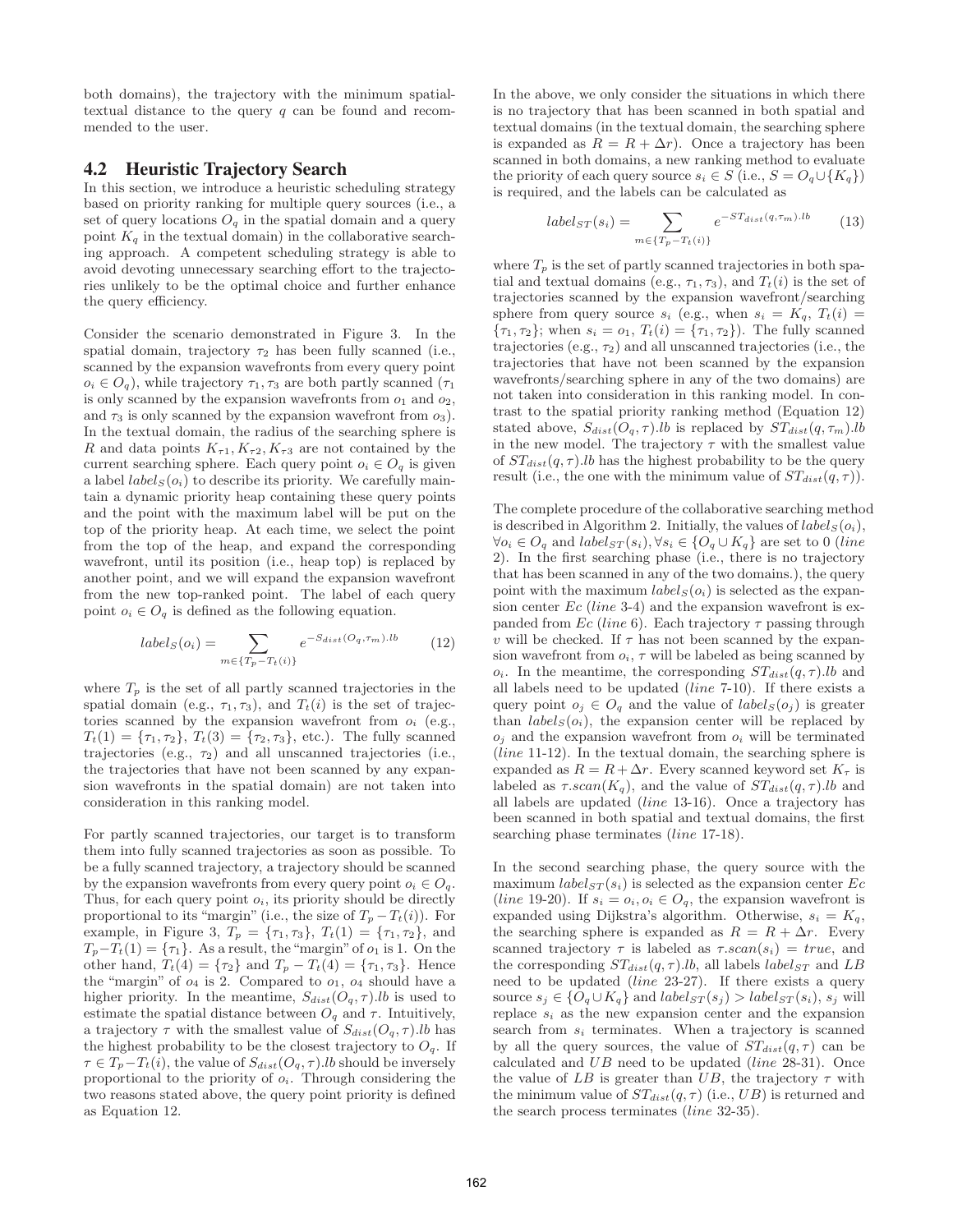**Algorithm 2**: Collaborative Trajectory Search Data:  $T_r$ , q **Result**:  $\min_{\tau \in T_r} ST_{dist}(q, \tau)$  $LB \leftarrow +\infty; UB \leftarrow +\infty; R \leftarrow 0;$   $label_S(O_i) = 0, \forall o_i \in O_q$ ;  $label_{ST}(s_i) = 0, \forall s_i \in \{O_q \cup K_q\};$  Select  $o_i \in O_q$  with the maximum  $label_S(o_i);$  $Ec \leftarrow o_i;$  **while** true **do**  $v \leftarrow Expand(Ec);$  **for** each trajectory  $\tau \in v$  trajList **do i if**  $\tau$ *scan* $(o_i) = false$  **then**   $\vert \vert$   $\tau \text{.scan}(o_i) \leftarrow true;$  | Update  $ST_{dist}(q, \tau)$ .lb and all labels; **if**  $\exists$ *label<sub>S</sub>*(*o<sub>j</sub>*) > *label<sub>S</sub>*(*o<sub>i</sub>*), *o<sub>j</sub>*  $\in O_q$  **then**  $12 \mid Ec \leftarrow o_j;$  Expand $(K_q)$ ;  $//R \leftarrow R + \Delta r$  **for** each scanned data point  $K_{\tau}$  **do**   $\tau$ *scan*(K<sub>q</sub>)  $\leftarrow$  true; | Update  $ST_{dist}(q, \tau)$ .lb and all labels; **if**  $\exists \tau \cdot scan(o) = true, o \in O_q$  **then**  | | Break; Select  $s_i \in \{O_q \cup K_q\}$  with the maximum  $label_{ST}(o_i);$  $Ec \leftarrow s_i;$  **while** true **do** Expand(Ec); **for** each scanned trajectory τ **do if**  $\tau$ *scan*(s<sub>i</sub>) = false **then**   $\vert \vert$   $\tau$ *scan* $(s_i) \leftarrow true;$  | Update  $ST_{dist}(q, \tau)$ .lb and all labels $_T$ ; |  $LB = \min\{ST_{dist}(q, \tau).lb\};$  **if**  $\exists$ *labels*<sub>T</sub> $(s_j)$  > *labels*<sub>T</sub> $(s_i)$ ,  $s_j \in \{O_q \cup K_q\}$  **then**   $\vert$   $Ec \leftarrow s_j;$  **if**  $\tau$ *.scan(s)* is true,  $\forall s \in \{O_q \cup K_q\}$  **then** Calculate  $ST_{dist}(q, \tau)$ ;

 **if**  $ST_{dist}(q, \tau) < UB$  **then**   $\vert \vert$   $UB \leftarrow ST_{dist}(q, \tau);$  **if** LB > UB **then return**  $UB$  and the corresponding  $\tau$ ;

#### 4.3 Extension to Queries with an Order

In some practical scenarios, the user may specify a preferred visiting order for the intended places. In that case, the order of a trajectory needs to be taken into consideration. In this section, the proposed collaborative searching algorithm is extended to situations where the query locations are ordered. Given a sequence of query locations  $O_q = \{o_1, o_2, ..., o_m\},\$ and a trajectory  $\tau = \{v_1, v_2, ..., v_n\}$ , the spatial similarity between  $O_q$  and  $\tau$  is defined in a recursive way as

$$
S_{sim}^{o}(O_q, \tau) = \max \begin{cases} e^{-sd(O_q \cdot head, \tau \cdot head)} + S_{sim}^{o}(O_q \cdot rest, \tau) \\ S_{sim}^{o}(O_q, \tau \cdot rest) \end{cases}
$$
(14)

where \*.head is the head point of \*, (e.g.,  $O_q$ .head =  $o_1$ ) and  $\tau$ .head =  $v_1$ ) and \*.rest indicates the points after the head point (e.g.,  $O_q.rest = \{o_2, o_3, ..., o_m\}$  and  $\tau.rest =$  $v_2, v_3, \ldots, v_n$ ). This function is an extension of the similarity function proposed in [10] (i.e., extended to spatial networks from Euclidean space). Intuitively, in the spatial domain, the higher the similarity, the less the spatial distance. Based on the spatial similarity function, the spatial distance between ordered query points  $O_q$  and trajectory  $\tau$  is defined as follows

$$
S_{dist}^{o}(O_q, \tau) = \frac{1}{1 + S_{sim}^{o}(O_q, \tau)}
$$
(15)

In Equation 15, the value of  $S_{dist}^o(O_q, \tau)$  is normalized to range [0, 1].

To obtain the exact spatial distance between  $O_q$  and  $\tau$ , it is necessary to compute the network distance between every  $o_i \in O_q$  and every  $v_i \in \tau$  (i.e., every point  $v_i \in \tau$  should be scanned by the browsing wavefronts expanded from every  $o_i \in O_q$ ). This type of trajectories is denoted as "fully scanned in spatial". Other trajectories can only be called as "partly scanned in spatial" (i.e., part of points in  $\tau$  have been scanned in the spatial domain) or "unscanned in spatial" (i.e., no point in  $\tau$  has been scanned in the spatial domain). According to the collaborative searching method stated above (i.e., Section 4.1), from each query point  $o_i \in$  $O_q$ , a browsing wavefront is expanded using Dijkstra' algorithm [12]. Conceptually, the browsed region is constrained within a circle centered at  $o_q$  (as shown in Figure 3), whose radius  $r_i$  is defined as the network distance from center  $o_i$  to the expansion wavefront. For a partly scanned trajectory  $\tau$ (e.g.,  $\tau_1, \tau_2, \tau_3$  in Figure 3), its spatial distance lower bound  $S_{dist}^{\circ}(O_q, \tau)$ .lb can be computed as follows.

If  $v \in \tau$  has been scanned by the browsing wavefront from  $o_i \in O_q$ , the network distance  $sd(v, o_i)$  between v and  $o_i$ can be acquired easily. Otherwise, we can use the expansion range's radius  $r_i$  to estimate the lower bound of  $sd(v, o_i)$  $(i.e., sd(v, o_i) > r_i)$ , since Dijkstra's algorithm always selects the vertex with the minimum distance label for expansion. In Equation 14, suppose  $O_q$  head =  $o_i$  and  $\tau$  head =  $v_i$ . If the value of  $sd(o_i, v_i)$  cannot be obtained, it will be replaced by  $r_i$  and the spatial similarity upper bound  $S_{sim}^o(O_q, \tau)$ .ub can be computed as:

$$
sd(v, o_i) > r_i \Rightarrow e^{-sd(v, o_i)} < e^{-r_i}
$$

$$
S_{sim}^{o}(O_q, \tau) = \max \begin{cases} e^{-sd(O_q \cdot head, \tau \cdot head)} + S_{sim}^{o}(O_q \cdot rest, \tau) \\ S_{sim}^{o}(O_q, \tau \cdot rest) \end{cases}
$$
  

$$
\leq \max \begin{cases} \alpha \\ S_{sim}^{o}(O_q, \tau \cdot rest) \end{cases} = S_{sim}^{o}(O_q, \tau) . ub
$$

$$
\alpha = \begin{cases} e^{-sd(O_q, head, \tau, head)} + S_{sim}^o(O_q, rest, \tau) & 1) \\ e^{-r_i} + S_{sim}^o(O_q, rest, \tau) & 2) \end{cases}
$$

- 1. the value of  $-sd(O_q, head, \tau, head)$  is available.
- 2. the value of  $-sd(O_q, head, \tau, head)$  is not available and replaced by the value of  $r_i$ .

Based on Equation 15, the value of  $S^o_{dist}(O_q, \tau)$  is inversely proportional to that of  $S_{sim}^o(O_q, \tau)$ . We can use  $S_{sim}^o(O_q, \tau)$  ub to replace  $S_{sim}^o(O_q, \tau)$  and get the spatial distance lower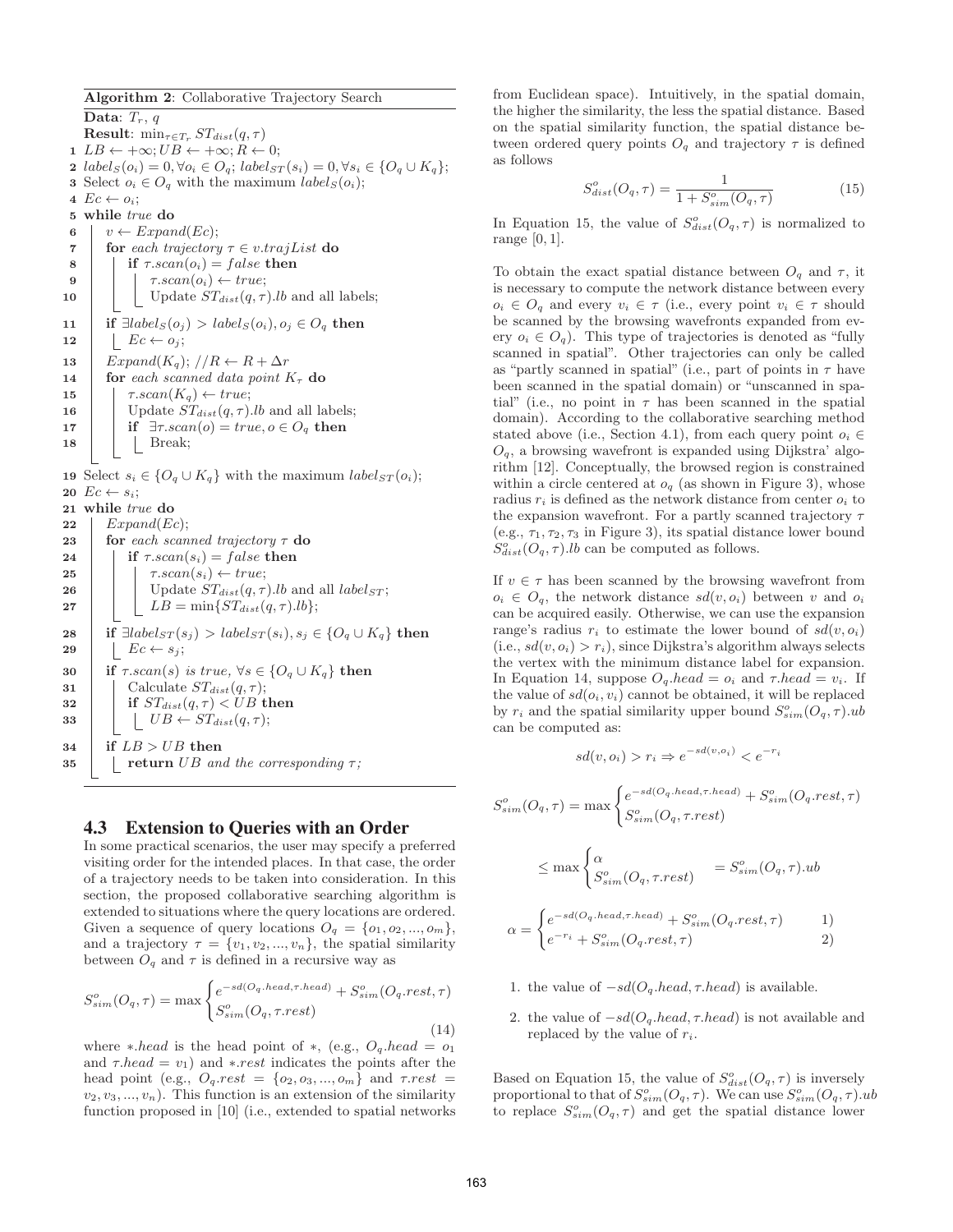bound  $S^o_{dist}(O_q, \tau)$ .lb.

$$
S_{dist}^{o}(O_{q}, \tau) = \frac{1}{1 + S_{sim}^{o}(O_{q}, \tau)}
$$

$$
\geq \frac{1}{1 + S_{sim}^{o}(O_{q}, \tau).ub}
$$

$$
S_{dist}^{o}(O_{q}, \tau).lb = \frac{1}{1 + S_{sim}^{o}(O_{q}, \tau).ub}
$$
(16)

In the textual domain, the search process is the same as the collaborative searching approach introduced in Section 4.1. The textual distance lower bound  $T_{dist}(K_q, K_\tau)$ .lb can be computed by Equation 10. Hence, the spatial-textual distance lower bound for queries with an order is defined as

$$
ST_{dist}^{o}(q,\tau) = \begin{cases} \lambda \cdot S_{dist}^{o}(O_q, \tau) + (1 - \lambda)T_{dist}(K_q, K_\tau).lb & 1) \\ \lambda \cdot S_{dist}^{o}(O_q, \tau).lb + (1 - \lambda)T_{dist}(K_q, K_\tau) & 2) \\ \lambda \cdot S_{dist}^{o}(O_q, \tau).lb + (1 - \lambda)T_{dist}(K_q, K_\tau).lb & 3) \end{cases}
$$
(17)

- 1. trajectory  $\tau$  is fully scanned in the spatial domain but unscanned in the textual domain.
- 2. trajectory  $\tau$  is partly scanned in the spatial domain and fully scanned in the textual domain.
- 3. trajectory  $\tau$  is partly scanned in the spatial domain and unscanned in the textual domain.

According to Equation 9 and Equation 5, the global lower bound  $LB$  and upper bound  $UB$  can be found. Then, based on Equation 12 and Equation 13, the spatial priority label  $label_S(o_i), o_i \in O_q$  and spatial textual priority label  $label_S(s_i), s_i \in \{O_q, K_q\}$  can be identified.

$$
label_{S}^{o}(o_{i}) = \sum_{m \in \{T_{p} - T_{t}(i)\}} e^{-S_{dist}^{o}(O_{q}, \tau_{m}).lb}
$$
 (18)

where  $T_p$  is the set of all partly scanned trajectories in the spatial domain, and  $T_t(i)$  is the set of trajectories fully scanned by the expansion wavefront from  $o_i$ . (i.e., every vertex  $v \in \tau$  has been scanned by the expansion wavefront from  $o_i$ .)

$$
label_{ST}^{o}(s_i) = \sum_{m \in \{T_p - T_t(i)\}} e^{-ST_{dist}^{o}(q, \tau_m).lb}
$$
 (19)

where  $T_p$  is the set of partly scanned trajectories in both spatial and textual domains (e.g.,  $\tau_1, \tau_2, \tau_3$ ), and  $T_t(i)$  is the set of trajectories scanned by the expansion wavefront/searching sphere from query source  $s_i$  (e.g., when  $s_i = K_q$ ,  $T_t(i) =$  ${\tau_1, \tau_2}$ ; when  $s_i = o_1, T_t(i) = \emptyset$ .

The searching process for the queries with an order is conducted by substituting Equation 15 - 19 into Algorithm 2.

### 5. EXPERIMENTS

In this section, we conducted extensive experiments on real spatial data sets to demonstrate the performance of the proposed User Oriented Trajectory Search. The two data sets used in our experiments were Beijing Road Network (BRN)

**Table 1: Parameter setting**

|                   | <b>BRN</b>                | <b>NRN</b>         |
|-------------------|---------------------------|--------------------|
| Trajectory Number | $6,000 - 10,000$          | $10,000 - 30,000$  |
| $T_r$             | $(\text{default } 8,000)$ | (default 20,000)   |
| Location<br>Query | $2-10$ (default 8)        | $2-10$ (default 8) |
| Number $ O_q $    |                           |                    |

 $8$  and North America Road Network  $(NRN)^9$ , which contain 28,342 vertexes and 175,812 vertexes respectively, stored as adjacency lists. In BRN, we adopted the real trajectory data collected by the MOIR project [22]. In ORN, the synthetic trajectory data were used. All algorithms were implemented in C++ and tested on a Windows platform with Intel Core i5-2410M Processor (2.67GHz, 3MB L3) and 4GB memory.

In our experiments, the road networks resided in the memory when running Dijkstra's algorithm as the storage memory occupied by BRN/NRN was less than 20MB, which is trivial for most hand-held devices in nowadays. On the other hand, the trajectory data were stored in the disk due to their large size. To achieve high data access efficiency, a trajectory indexing approach was adopted. All trajectories were represented as a sequence of vertexes (sample points), such as  $\tau = \{v_1, v_2, ..., v_m\}$ , where  $v_i, i \in [1, m]$  is the vertex in the road network  $G(V, E)$ . For each vertex  $v_i \in V$ , we maintained a pointer-list  $v_{i\cdot traj}$  to identify the trajectories that contain the vertex  $v_i$  (i.e., pointing to the positions of the trajectories in the disk). An example is demonstrated as the following:

$$
\begin{cases}\nv \in \tau_1 \\
v \in \tau_2 \quad \Rightarrow v_{\cdot traj} = {\tau_1, \tau_2, \tau_3} \\
v \in \tau_3\n\end{cases}
$$

Once the vertex  $v$  is scanned by a network browsing wavefront, the related trajectories (i.e., the trajectories in the pointer-list  $v.t_{\text{ra}j}$ ) can be accessed efficiently.

In this work, all experiment results were averaged over 20 independent trails with different query inputs. The main performance metrics were CPU time and the number of visited trajectories. The number of visited trajectories was selected as a metric for two reasons:  $(i)$  it can describe the exact amount of data access;  $(ii)$  it can reflect the real disk I/O requirement to a certain degree. The parameter settings are listed in table 1. By default, the number of trajectories were 8,000 and 20,000 in BRN and NRN respectively. In the meantime, the number of query locations was set to 8 for both BRN and NRN. The query locations were randomly selected from road networks. For the purpose of comparison, two naive algorithms were also implemented: the spatial first searching method (Section 3) denoted as "Spatial First" in Figures 4 & 5 and the collaborative searching method without the heuristic searching strategy denoted as "Without heuristic" in Figures 4 & 5.

# **5.1 Effect of Trajectory Number**  $|T_r|$

First of all, we investigated the effect of trajectory number  $|T_r|$  on the performance of the three UOTS search ap-

<sup>8</sup>http://www.iscas.ac.cn/

<sup>9</sup>http://www.cs.utah.edu/ lifeifei/SpatialDataset.htm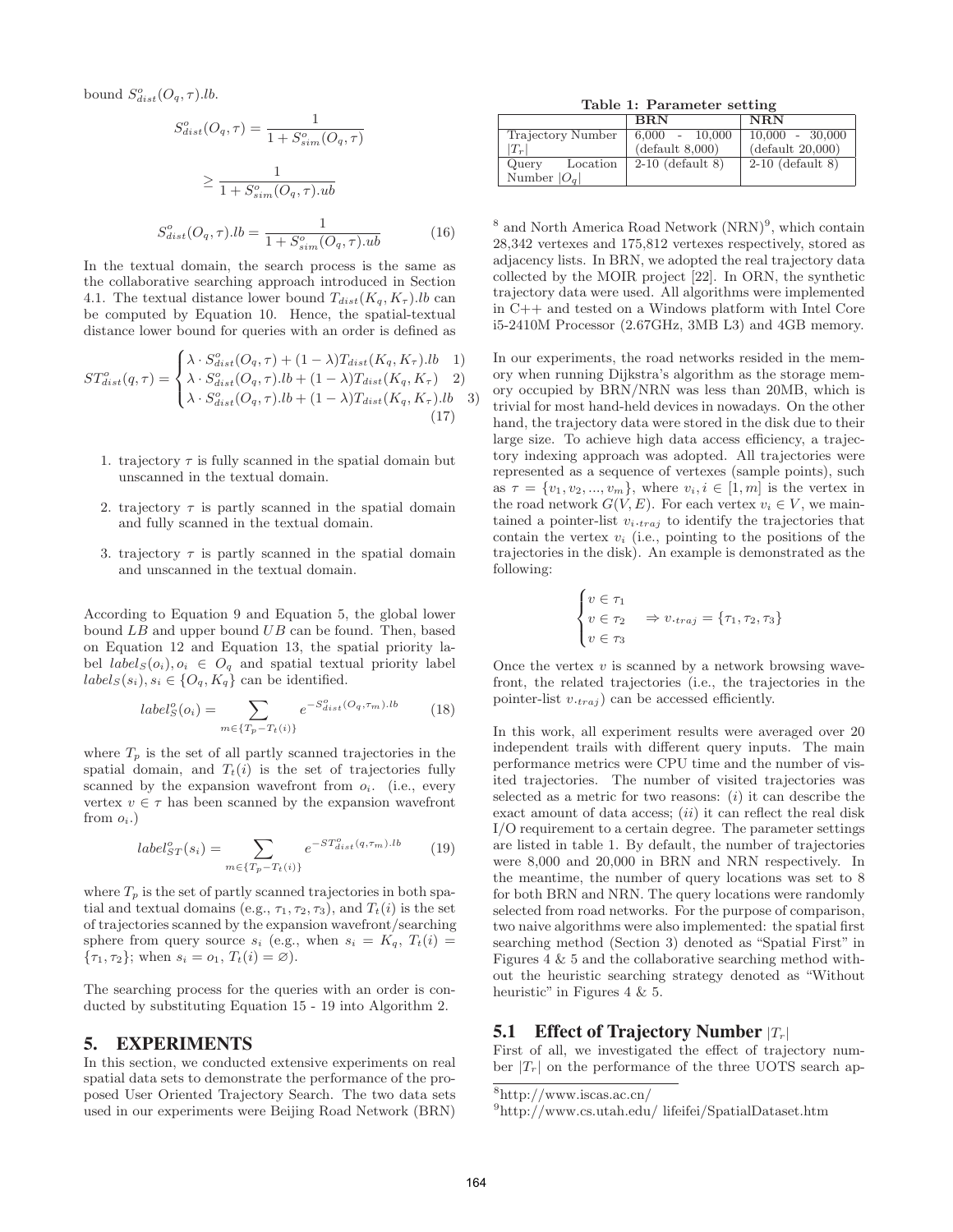proaches (i.e., Spatial First, Collaborative and Collaborative without heuristic searching strategy) with the default settings. For collaborative searching approaches, the higher the density of data objects, the smaller the required search range. In Figures  $4(a)$   $4(b)$   $4(c)$   $4(d)$ , the CPU time and the number of visited trajectories (Disk I/O times) for both the collaborative searching algorithms (with and without heuristic searching strategy) decreased with the increasing number of total trajectories. From Figures  $4(a)$   $4(b)$   $4(c)$   $4(d)$ , it is clear that the CPU time and the number of visited trajectories (Disk I/O times) required by the Spatial First method were more than one order of magnitude higher than that of the collaborative searching approach. In addition, with the help of the heuristic searching strategy (Section 4.2), the performance of the collaborative searching method was improved by 2-4 times in terms of both CPU time and the number of visited trajectories. These results clearly demonstrated the importance of the smart selection of tight bounds (to constrain the global searching area in a smaller range) and the necessity of the heuristic searching strategy.

# 5.2 Effect of Query Location Number  $|O_q|$

Figures 4(e) 4(f) 4(g) 4(h) present the performance of the proposed three UOTS search approaches with varying numbers of query locations. Since more location candidates cause more query sources to be processed, the CPU time and the number of visited trajectories (Disk I/O times) are expected to be higher for all three searching approaches. However, the CPU time and the Disk I/O time of the Spatial First method increased much faster than the proposed collaborative searching approach for two reasons. The first one is due to its loose upper/lower bounds causing even more trajectories to be scanned during the query processing. The second one is that the Spatial First method treats all query sources equally since no heuristic searching strategy is adopted. For instance, with  $|O_q| = 10$ , the proposed collaborative searching approach outperformed Spatial First by almost two orders of magnitude (for both CPU time and Disk I/O times).

# 5.3 Queries with an order

Compared to queries without an order, when a query comes with an order constraint, more computation effort is needed to figure out the upper/lower bounds and the spatial similarity between a trajectory and a sequence of query locations according to Equation 14. Furthermore, a query location may not be matched with the nearest point on a trajectory, which consequently requires a scan of more trajectory points to get the best matching. Therefore, more CPU time and higher number of visited trajectories (Disk I/O times) are inevitable, as shown in Figure 5. However, the relative performance patterns were still similar to Figure 4.

# 6. RELATED WORK

# 6.1 Trajectory Similarity Search

The problem of trajectory similarity search [1, 13, 32, 7, 4, 15] has been extensively studied in the last two decades. Generally, the query processing takes two steps. First, a similarity/distance function is defined by some kind of aggregation of distances between trajectory points, to evaluate the similarity between a trajectory and a given sample. Second, an efficient solution is proposed to search the result over

a large trajectory data set. Several types of trajectory similarity functions have been proposed in existing studies for different applications, including Euclidean Distance [1], Dynamic Time Warping [32], Longest Common Subsequence [29], Edit Distance [10], Edit Distance with Real Penalty [8], Edit Distance on Real Sequences [9], and the techniques for time series data similarity/approximation evaluation are also studied in [25, 28].

A similarity function is normally application-specific, and despite the bulk of literature on trajectory similarity [1, 13, 32, 7, 4, 8, 15, 10], none of them fulfills the requirements of our applications, in which the query input consists of a set of query locations and a set of keywords describing the textual attributes of a trajectory. Consequently, both spatial and textual domains should be considered in the trajectory similarity function. For query processing, most of the existing works are conducted in free spaces (e.g., Euclidean space [10]) and a spatial index (e.g., R-tree [18]) is adopted to accelerate the query efficiency. In our work, the object's movement is constrained in road networks, rather than a free space. The optimization techniques in the free space may fail to solve the problem in spatial networks since the bounds proposed in the free space is not always valid in spatial networks. This is the main reason why the network expansion approach (i.e., Dijkstra's expansion [12]) is adopted in our work.

# 6.2 Spatial Keyword Search

Spatial Keyword Search [35, 19, 14, 11, 5, 31, 23, 6] (i.e., queries on spatial objects associated with textual information, which can be seen as a combination of spatial query and textual matching search) has received significant attentions in recent years, due to the prevalence of spatial web objects on the Internet. In general, the keyword matching search in the textual domain can be classified into two categories. In the first category, the query keywords are used as a Boolean filter [35, 19, 14] to determine whether a spatial object contains this keyword or not. In the second category, the textual relevancy to a query is computed by language models and a probabilistic ranking function, such as the location-aware top-k text retrieval(LkT) query [11] and its variants (e.g., MkSK query [31] and RSTkNN query [23], which study the spatial keyword queries over moving query locations and the reverse spatial-textual kNN search).

To address the spatial keyword search efficiently, several hybrid indexing methods [14, 5, 11, 33, 34] were proposed, which can be regarded as the integration of a spatial index (e.g., the R-tree) and a text index (e.g., inverted lists). However, these indexing approaches are not suitable for our problem, since  $(i)$  the optimization techniques in Euclidean space fail to solve the problem in spatial networks (the bounds may be invalid or even loose); and  $(ii)$  there is a lack of an effective scheduling strategy to handle multiple query sources.

# 7. CONCLUSION

In this paper, we proposed and investigated a novel User Oriented Trajectory Search (UOTS) for trip recommendation. Different from traditional trajectory search by locations (spatial similarity only), in the new UOTS query, both the spatial similarity and user-preference were taken into consideration. If a trajectory connects or is close to a set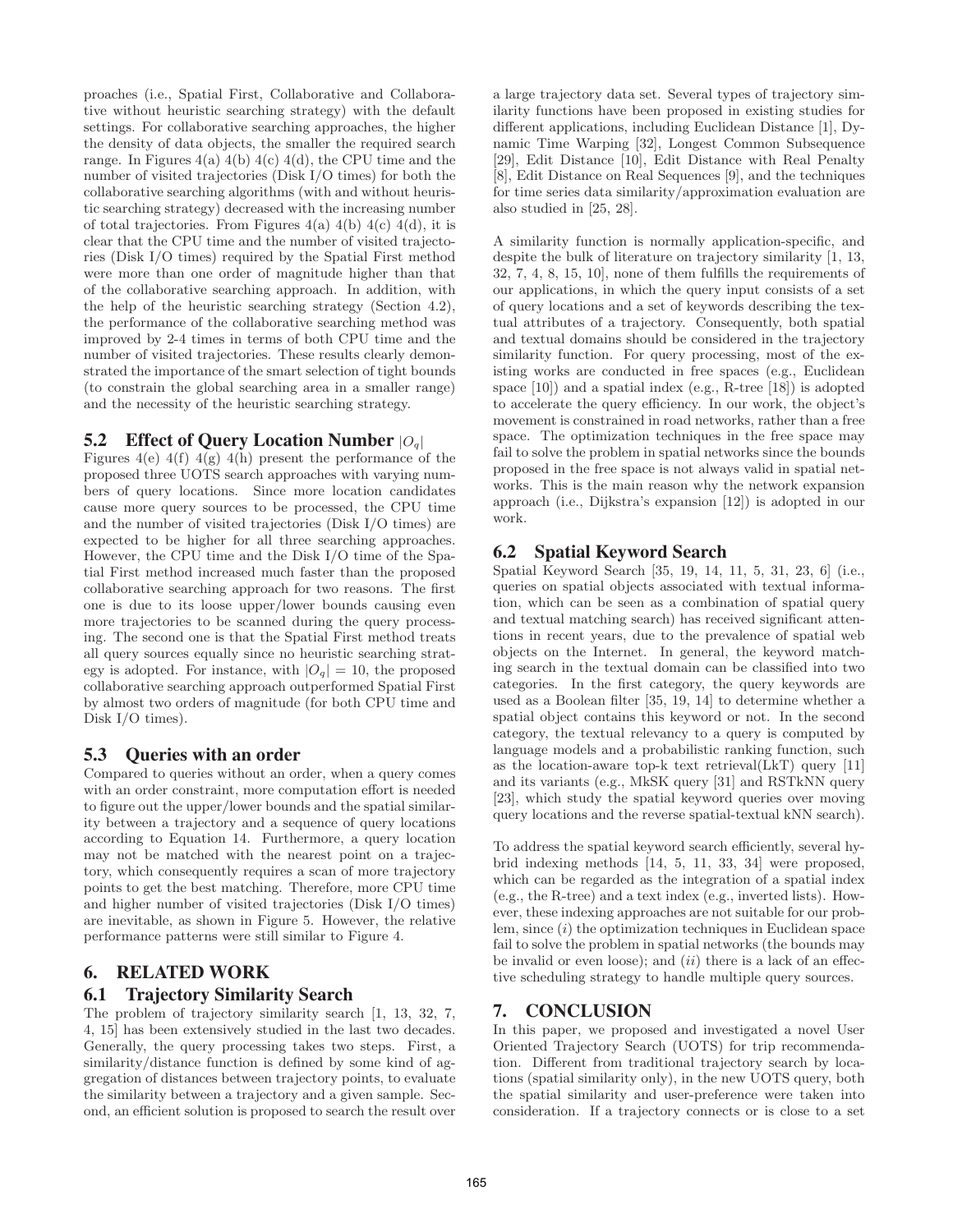

**Figure 4: Performance for queries without an order**



**Figure 5: Performance for queries with an order**